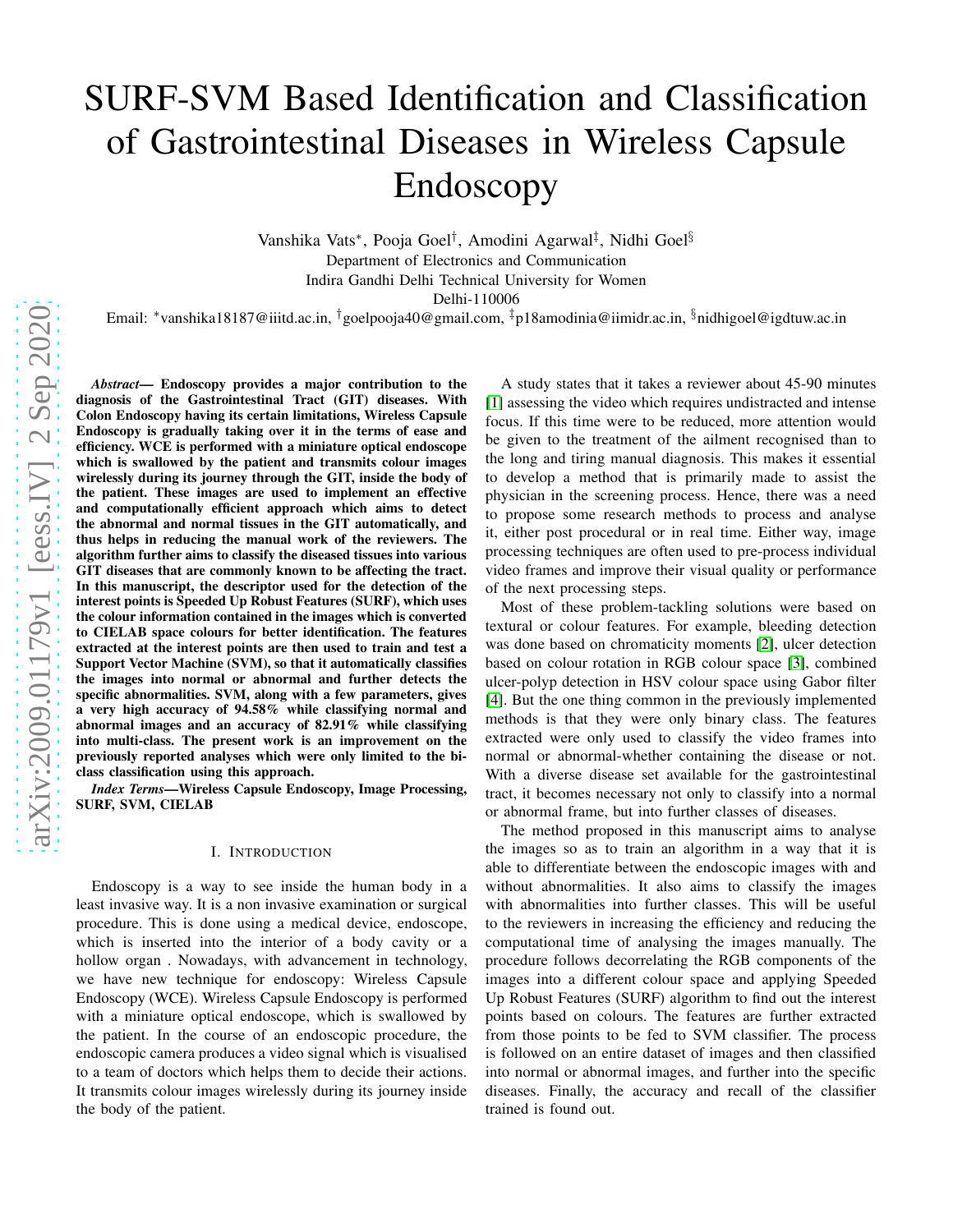## II. METHODOLOGY

Colour is one of the most important aspect in endoscopic image analysis. The colour differences between the abnormality and mucosa attracts the eye of the reviewer of endoscopic images the most, and he/she is then able to make predictions about the diseased abnormality. Texture of the abnormality can then be assessed to differentiate more between the diseases of the similar colour components but this is mostly in the case of High Definition (HD) endoscopy. The proposed methodology aims to classify the endoscopic images broadly into two classes, i.e. normal tissue and abnormal tissue. These two classes are further divided into eight subclasses of various diseases. It involves the following steps:

- 1) Colour space transformation: The RGB (Red-Green-Blue) colour space, in which the endoscopic images originally are, is converted into a space in which the chromatic components are approximately de-correlated from the luminance components. Such spaces include YCbCr, HSV (Hue-Saturation-Value), CIELab etc [\[5\]](#page-4-4).
- 2) Selecting Region of Interest: The images used are annotated and the region of interest is selected out so that the interest point selection algorithm does not have to search the whole image for the required information. It will look into only that area which the annotation has extracted out.
- 3) Interest point selection using SURF: SURF algorithm is applied on the RoI, on the component which is the most suitable for detection. SURF is a local feature detector and descriptor which is an advancement of Scale Invariant Feature Transform (SIFT). It is able to detect the points based on the colour information in the image.
- 4) Feature extraction: Features are extracted from each of the interest point selected. The features used to describe a point are taken as the colour component values at that particular point, and the maximum and minimum values of the colour components around the MxN pixel matrix around the interest point. Histograms have high dimensionality and hence are inefficient for a small neighbourhood. The extensive experimentation showed that the max-min features can capture the differences more robustly [\[6\]](#page-4-5).
- 5) Classification: The features extracted are classified using a Support Vector Machine (SVM) using supervised learning.

#### III. IMPLEMENTATION

The dataset used for this implementation was obtained from Royal Infirmary of Edinburgh (University Hospital and referral centre for WCE for the southeast of Scotland, UK) which performed a total of 252 WCE procedures with MiroCam (IntroMedic Co., Seoul, South Korea). The rate of image capturing is 3 frames per second (fps) with a resolution of 320 ∗ 320 pixels [\[6\]](#page-4-5). The images were classified by experts into i) polypoid lesions, ii) inflammatory lesions, including mucosal aphthae and ulcers, mucosal erythema, mucosal cobblestone, and luminal stenosis; iii) lymphangiectasias, including chylous cysts, nodular lymphangiectasias, punctuate lymphangiectasias, and iv) vascular lesions, including angiectasias and/or intraluminal bleeding.

A total of 412 images with different abnormalities consisting of aphthae, intraluminal bleeding, nodular lymphangiectasias, chylous cysts (a subgroup of lymphangiectatic smallbowel lesions), angiectasias with different bleeding potentials, polyps and vascular lesions were used. 452 normal images (without any visible abnormality but including bubbles and opaque luminal fluid) were also used to make the dataset balanced [\[7\]](#page-4-6).

## *A. Colour Space Transformation*

There is a stark difference between the colour of the abnormality and the rest of the background mucosa. We thus encash this characteristic of the abnormal endoscopic images and use it in the methodology to determine the discrimination between the normal and abnormal endoscopic images.

The RGB (Red, Green, Blue) endoscopic images are first converted into a colour space in which the components are decorrelated from the luminance component. Such colour spaces may include HSV (Hue, Saturation, Value) and CIELab colour spaces [\[5\]](#page-4-4). They are more near to the Human Vision System. The following figures show the colour transformation of an RGB endoscopic image to various colour components of the HSV and CIELab colour models.



(a) Original Image











Fig. 1: Colour space transformation into HSV and CIELab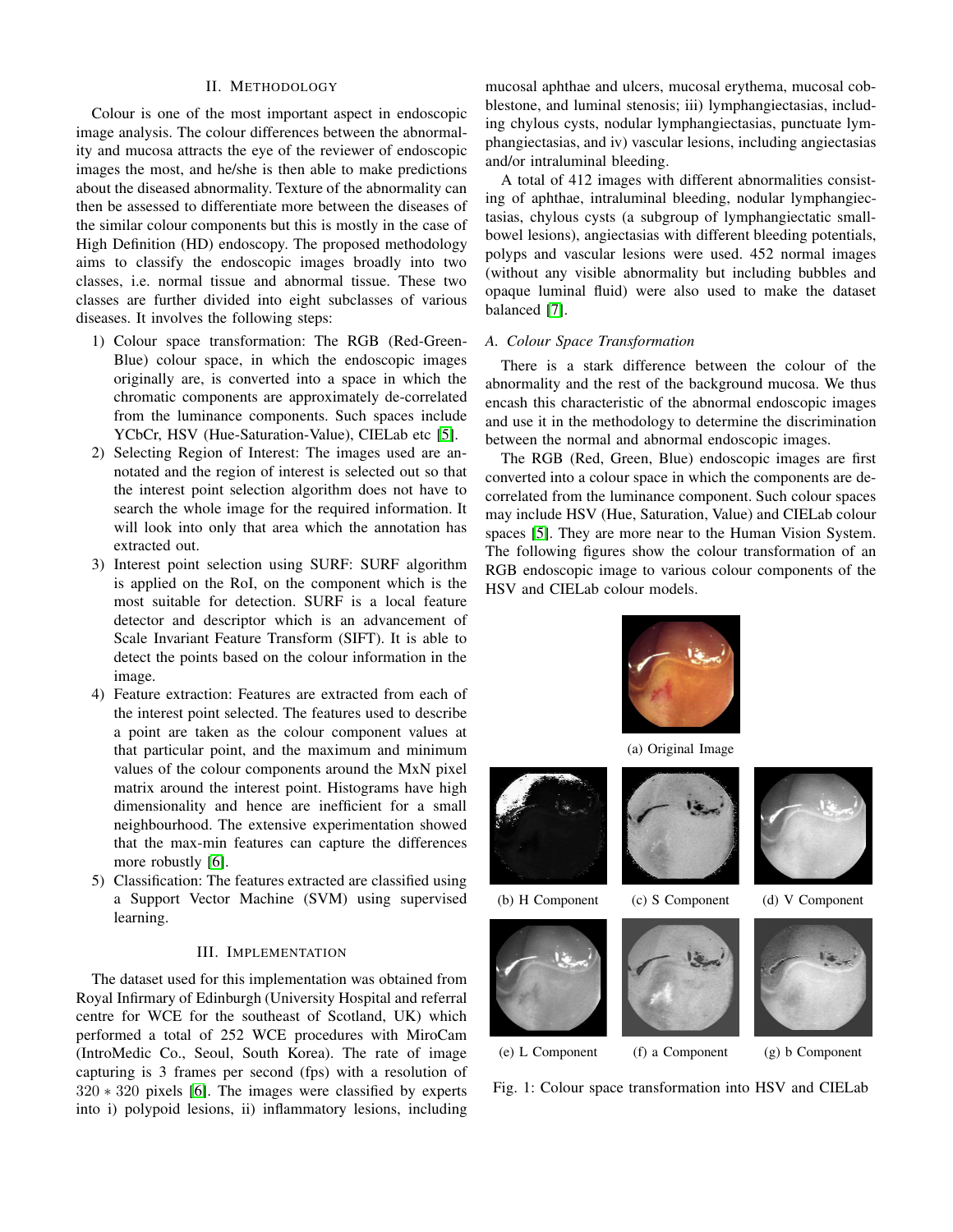## *B. Selection of Region of Interest*

Image annotation refers to marking of an image in various shapes according to our needs by an algorithm so as to carry out a particular operation/operations in the specified region.

The images of the dataset were graphically annotated to pixel level details by the experts using the Ratsnake Annotation Tool [\[8\]](#page-4-7). These annotations were used to find out the Region of Interest, such that the following algorithm search for the points in the specified areas, and not the whole image, thus effectively reducing the computational time.



(a) Original Image (b) Annotation



(c) RoI selected of the 'a' component image

Fig. 2: Selection of Region of Interest

#### *C. Selection of interest points using SURF*

To classify  $(412 + 452) * 320 * 320 \approx 8.8 * 10^7$  pixels is a challenging task. To make this process computationally efficient, the number of pixels of interest are significantly reduced by applying the SURF algorithm on the image dataset.

The Speeded Up Robust Features (SURF) algorithm determines the points where the direction of the boundary changes abruptly [\[9\]](#page-4-8). It is scale invariant and computes the interest points by the convolutions of input image with filters at multiple scales and fast approximation of Hessian Matrix. This finding of specific interest points reduces the pixels to be classified significantly. But a minimum number of points should still be specified so as not to miss even a small abnormality.

The interest points are selected automatically based solely on the colour information. The algorithm was applied on each of the components specified above, i.e. Hue, Saturation and Value in HSV and L, a and b component in CIELab colour space. It was found out that the component 'a' gave the best results among all [\[6\]](#page-4-5). It gave the maximum number of correct interest points at most of the SURF threshold values

defined. Hence, the further work was carried out only in the 'a' component of the images.



Fig. 3: Performance Comparison

Thus, the interest points detected using SURF algorithm on the 'a' component of the CIELab colour space can be represented as the centre of the circular areas as shown in Fig (4).



Fig. 4: Interest points selected using SURF on 'a' component

### *D. Feature Extraction*

The next and the most important task is to extract some features from the image that can be used to find out a pattern and thus train the algorithm. These features define the characteristics of the interest points selected by the SURF algorithm.

The colour information was once again used to find out the features. The features were either selected by the pixel assessment or the assessment of the maximumminimum values using statistical features. The feature set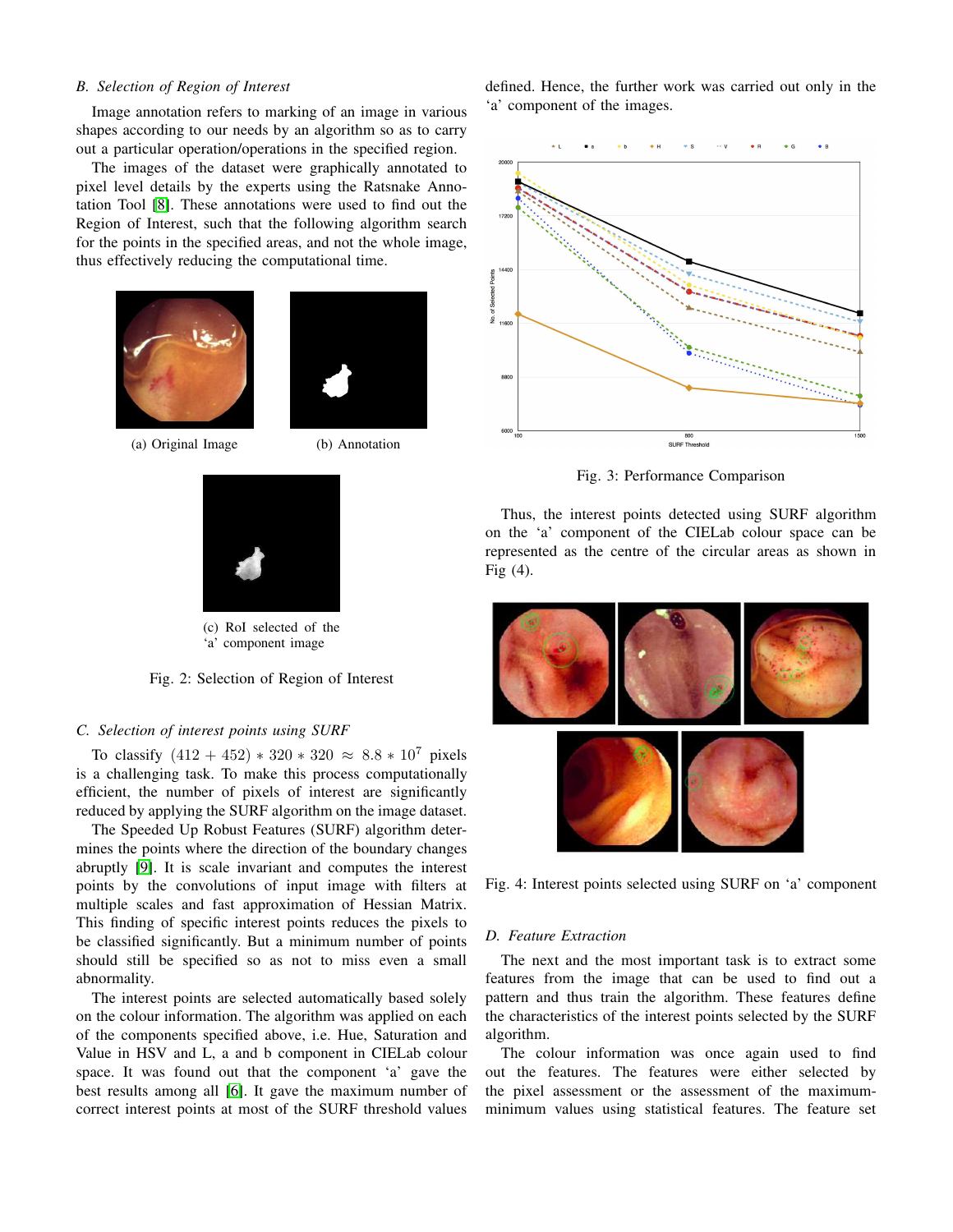was formed using the 'L' (illuminance), 'a' (chromatic Green-Red), 'b' (chromatic Blue-Yellow) values on the original image at the points detected using the SURF algorithm. The size of this neighbourhood was decided to be 36 ∗ 36 pixels based on the preliminary classification. The final feature set includes a total of 9 features:  $S =$  ${L, a, b, Max_L, Min_L, Max_a, Min_a, Max_b, Min_b},$  where  $Max_x$  and  $Min_x$  represent the maximum and minimum values, respectively, of a colour component 'x' in the 36 ∗ 36 neighbourhood of each interest point.

The data is classified using both linear kernel and Radial Basis Function (RBF) kernel. RBF is helpful where it is difficult to decide a linear decision boundary for a data set. It can automatically decide a non-linear one.

### *F. Structure*

The flowchart demonstrating the structure of the methodology is shown below:



Fig. 6: Regions with interest points and selected neighbourhood

The feature extraction algorithm is run over the entire dataset and a table is made containing the values of set S, for the SURF detected interest points. These features are used to feed the classifier.

#### *E. Classification*

The data set formed by the extraction of feature values is fed to the SVM classifier. The training and the test data is divided into the ratio of 0.75:0.25. Feature scaling is done by the SVM Classifier followed by training the classifier to generate the predicting variable. A Confusion Matrix is generated to describe the performance of the prediction model. For multidimensionality reduction, feature extraction is done using Kernel PCA, which allows this multidimensional data (here, features extracted) to get reduced to bi-dimensional data for better representational purposes. The principal components which are related non-linearly to the input space are found by the Kernal PCA. This is done by applying PCA in the space produced by the nonlinear mapping, where the lowdimensional latent structure is, hopefully, easier to discover. It therefore helps in data compression and thus reduced storage space and computation time.

Fig. 7: Flowchart explaining the structure of the methodology

## IV. RESULTS

The results of bi-class and multi-class classification are tabulated in Table 1. It can be seen that using a RBF kernel gives a significantly higher accuracy than linear kernel for both bi-class (94.58%) and multi-class (82.91%). The F1 score is also considered which gives a balance between precision and recall as it is important in medical testing to know and reduce the percentage of false negatives, i.e. a disease actually present should not be diagnosed wrongly as not present.

TABLE I: Classification Results

|                 | Without Kernel PCA |                | With Kernel PCA |                |
|-----------------|--------------------|----------------|-----------------|----------------|
|                 | F1 Score           | $Accuracy(\%)$ | F1 score        | $Accuracy(\%)$ |
| <b>Bi-class</b> |                    |                |                 |                |
| Linear          | 0.88               | 87.75          | 0.85            | 84.91          |
| <b>RBF</b>      | 0.95               | 94.58          | 0.85            | 85.33          |
| Multi-class     |                    |                |                 |                |
| Linear          | 0.71               | 75.08          | 0.53            | 62.25          |
| <b>RBF</b>      | 0.82               | 82.91          | 0.53            | 62.41          |